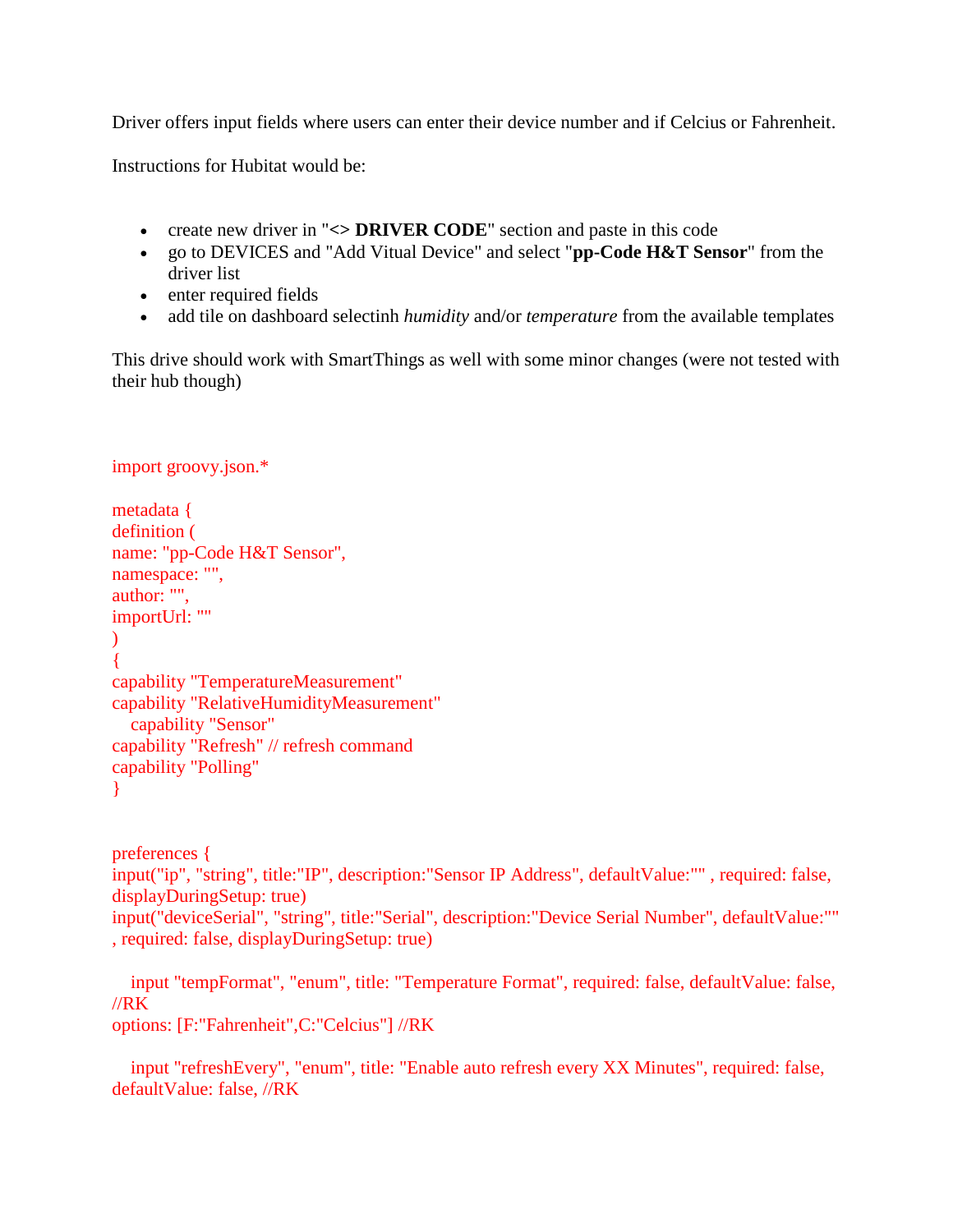```
options: [5:"5 minutes",10:"10 minutes",15:"15 minutes",30:"30 minutes"] //RK
input "locale", "enum", title: "Choose refresh date format", required: true, defaultValue: true, 
//RK
options: [US:"US MM/DD/YYYY",UK:"UK DD/MM/YYYY"] //RK
input name: "debugOutput", type: "bool", title: "Enable debug logging?", defaultValue: true
input name: "txtEnable", type: "bool", title: "Enable descriptionText logging", defaultValue: true 
//RK
}
}
def installed() {
  log.debug "Installed"
  refresh()
}
def updated() {
  log.debug "Updated"
  log.info "Preferences updated..."
  log.warn "Debug logging is: ${debugOutput == true}"
  unschedule()
  // RK start
  if (refreshEvery != null) {
  "runEvery${refreshEvery}Minutes"(autorefresh)
  log.info "Refresh set for every ${refreshEvery} Minutes"
  } else {
  runEvery30Minutes (autorefresh)
  log.info "Refresh set for every 30 Minutes"
  }
  if (debugOutput) runIn(1800,logsOff)
  state.LastRefresh = new Date().format("YYYY/MM/dd \n HH:mm:ss", location.timeZone)
  // RK stop
  refresh()
}
def parse(description) {
  logDebug "Parsing result $description"
  def msg = parseLanMessage(description)
  def headersAsString = msg.header \pi => headers as a string
  def headerMap = msg.headers \frac{1}{2} => headers as a Map
  def body = msg.body \angle // => request body as a string
  def status = msg.status \angle // => http status code of the response
  def data = msg.data \pi // => either JSON or XML in response body (whichever is specified by
content-type header in response)
```

```
String myTemp = data.Stats.Temp.replaceAll("[F]","");
```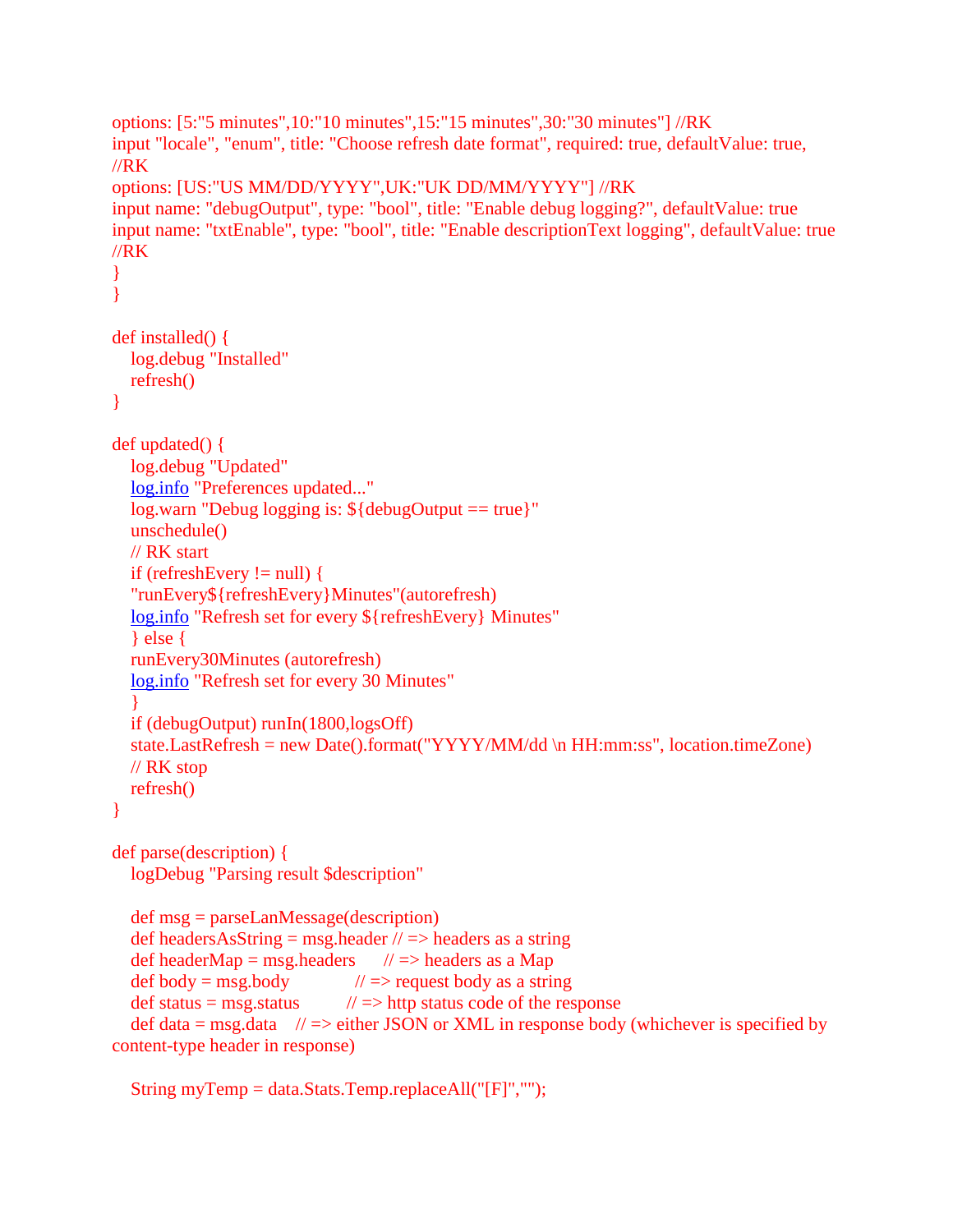String myHumi = data.Stats.Humi.replaceAll( $\lceil\% \rceil$ ","")

```
myTemptrimmed = myTemp.substring(0, myTemp.indexOf('.'));myHumitrimmed = myHumi.substring(0, myHumi.indexOf('.'));
```
int myTempint = Integer.parseInt(myTemptrimmed);

```
if (tempFormat = "C") TempResult = (myTempint - 32) * 5 / 9 else TempResult =
myTempint
```
TempResult = Math.round(TempResult)

if (tempFormat  $== "C"$ ) TempResult = TempResult + "  $C"$  else TempResult = TempResult + " F"

```
HumiResult = myHumitrimmed + " %"
```

```
sendEvent(name: "temperature", value: TempResult)
sendEvent(name: "humidity", value: HumiResult)
```

```
}
```

```
def ping() {
logDebug "ping"
poll()
}
```

```
def initialize() {
log.info "initialize"
if (txtEnable) log.info "initialize" //RK
refresh()
}
```

```
def logsOff(){
log.warn "debug logging auto disabled..."
device.updateSetting("debugOutput",[value:"false",type:"bool"])
}
```

```
def autorefresh() {
if (locale == "UK") {
 log.info "Get last UK Date DD/MM/YYYY"
state.LastRefresh = new Date().format("d/MM/YYYY \n HH:mm:ss", location.timeZone)
sendEvent(name: "LastRefresh", value: state.LastRefresh, descriptionText: "Last refresh 
performed")
```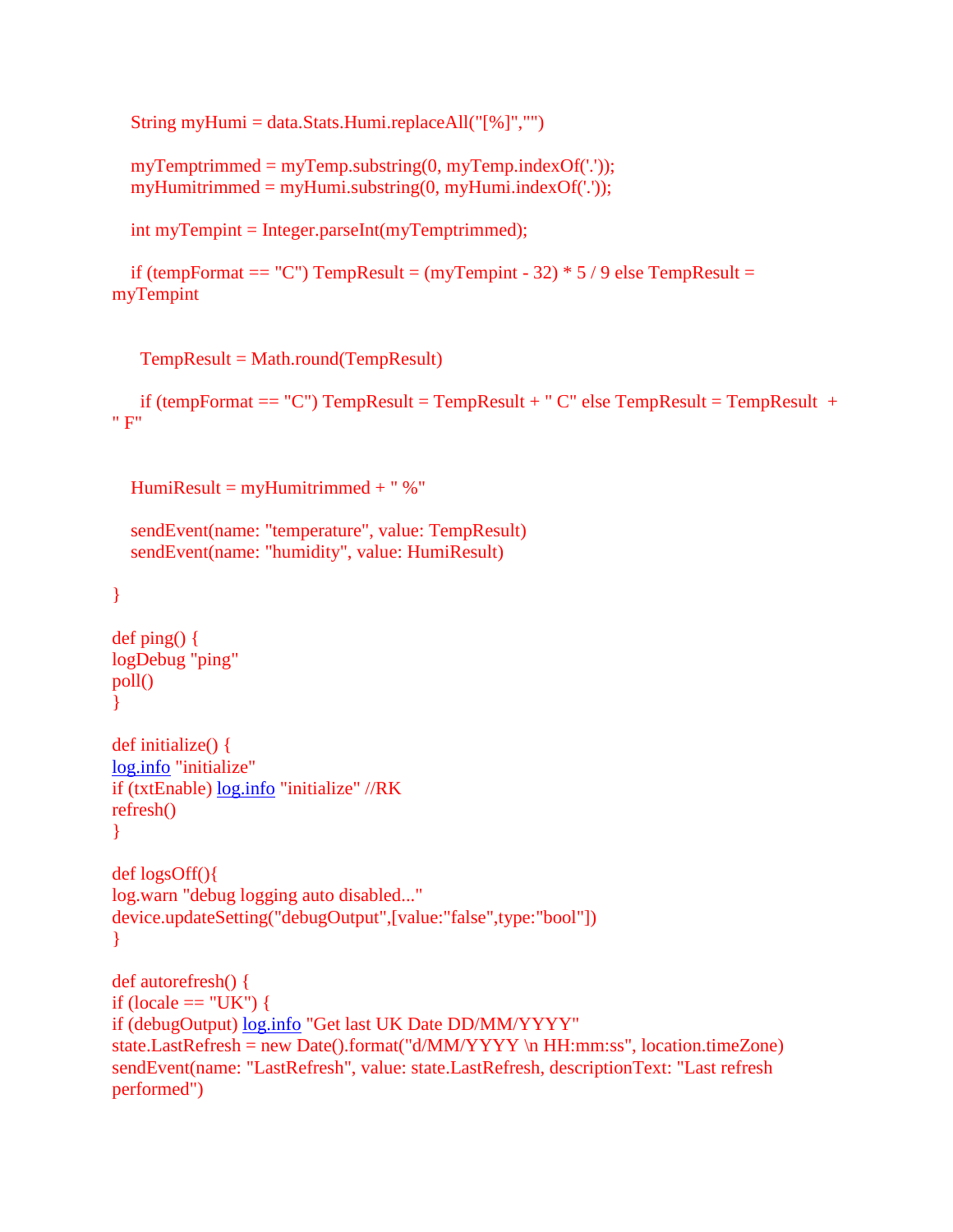```
} 
if (locale == "US") {
if (debugOutput) log.info "Get last US Date MM/DD/YYYY"
state.LastRefresh = new Date().format("MM/d/YYYY \n HH:mm:ss", location.timeZone)
sendEvent(name: "LastRefresh", value: state.LastRefresh, descriptionText: "Last refresh 
performed")
}
if (txtEnable) log.info "Executing 'auto refresh'" //RK
refresh()
}
def refresh() {
  logDebug "Refresh - Getting Status"
  def myPath = "/" + deviceSerial + "&Stats/json"
  sendHubCommand(new hubitat.device.HubAction(
   method: "GET",
   path: myPath,
   headers: [
    HOST: getSensorAddress(),
    "Content-Type": "application/x-www-form-urlencoded"
    ]
  ))
state.LastRefresh = new Date().format("MM/d/YYYY \n HH:mm:ss", location.timeZone)
state.tempFormat
}
private logDebug(msg) {
if (settings?.debugOutput || settings?.debugOutput == null) {
log.debug "$msg"
}
}
// handle commands
//RK Updated to include last refreshed
def poll() {
if (locale == "UK") {
if (debugOutput) log.info "Get last UK Date DD/MM/YYYY"
state.LastRefresh = new Date().format("d/MM/YYYY \n HH:mm:ss", location.timeZone)
sendEvent(name: "LastRefresh", value: state.LastRefresh, descriptionText: "Last refresh 
performed")
} 
if (locale == "US") {
if (debugOutput) log.info "Get last US Date MM/DD/YYYY"
state.LastRefresh = new Date().format("MM/d/YYYY \n HH:mm:ss", location.timeZone)
```
sendEvent(name: "LastRefresh", value: state.LastRefresh, descriptionText: "Last refresh